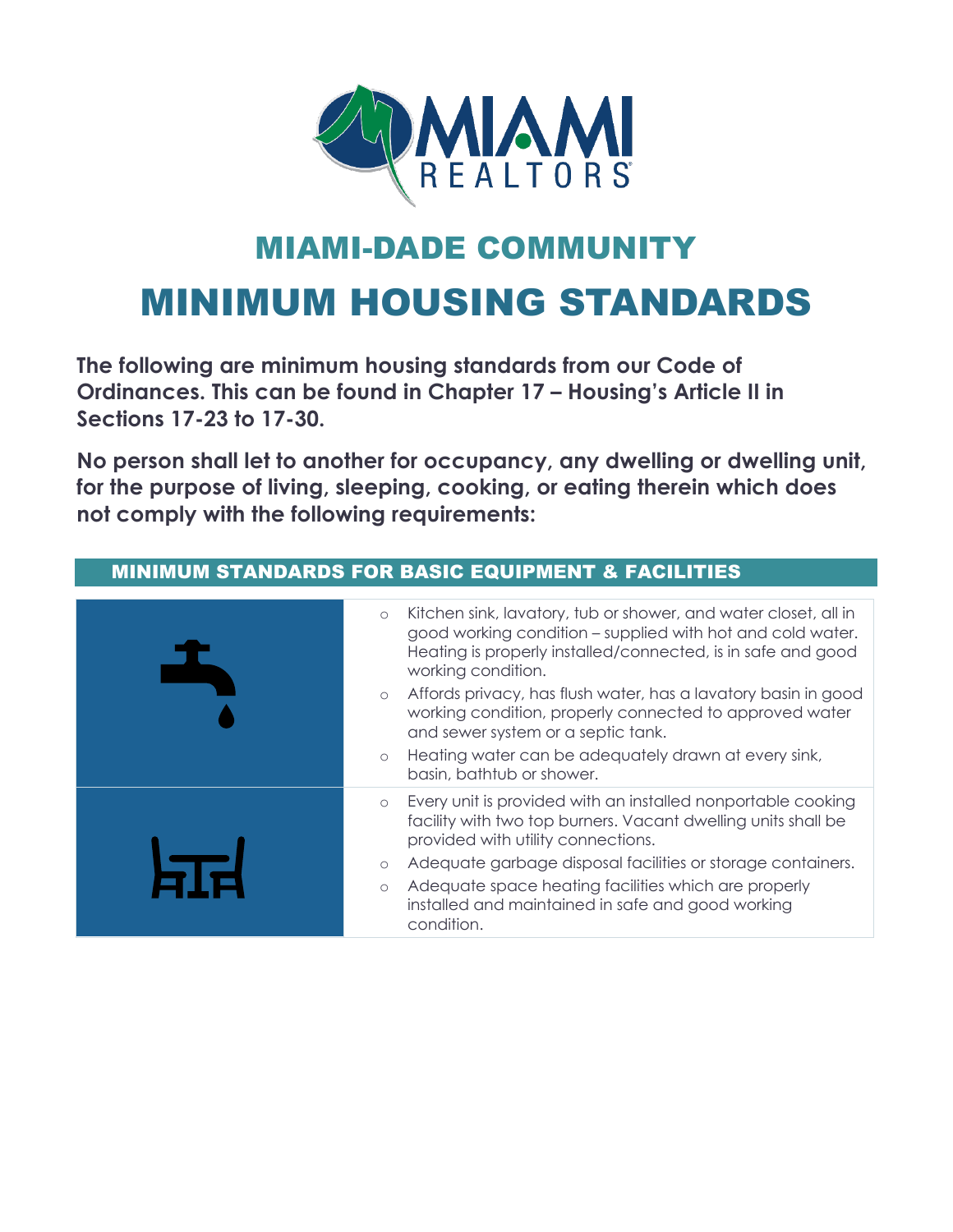#### MINIMUM STANDARDS FOR LIGHT & VENTILATION



### REQUIREMENTS FOR SAFE AND SAFETY MAINTENANCE



- o Foundation walls shall be reasonably rodent proof and maintained in good repair
- o Reasonably weathertight, watertight, and rodentproof
	- o Floors, walls, ceilings and roofs shall be capable of affording adequate shelter and privacy and shall be kept in good repair
	- o All parts of the structure with evidence of rot or deterioration shall be repaired or replaced
- o Outside stairway and porch shall be safe
- o Every supplied facility, piece of equipment, or utility required shall be maintained in a safe and satisfactory working condition.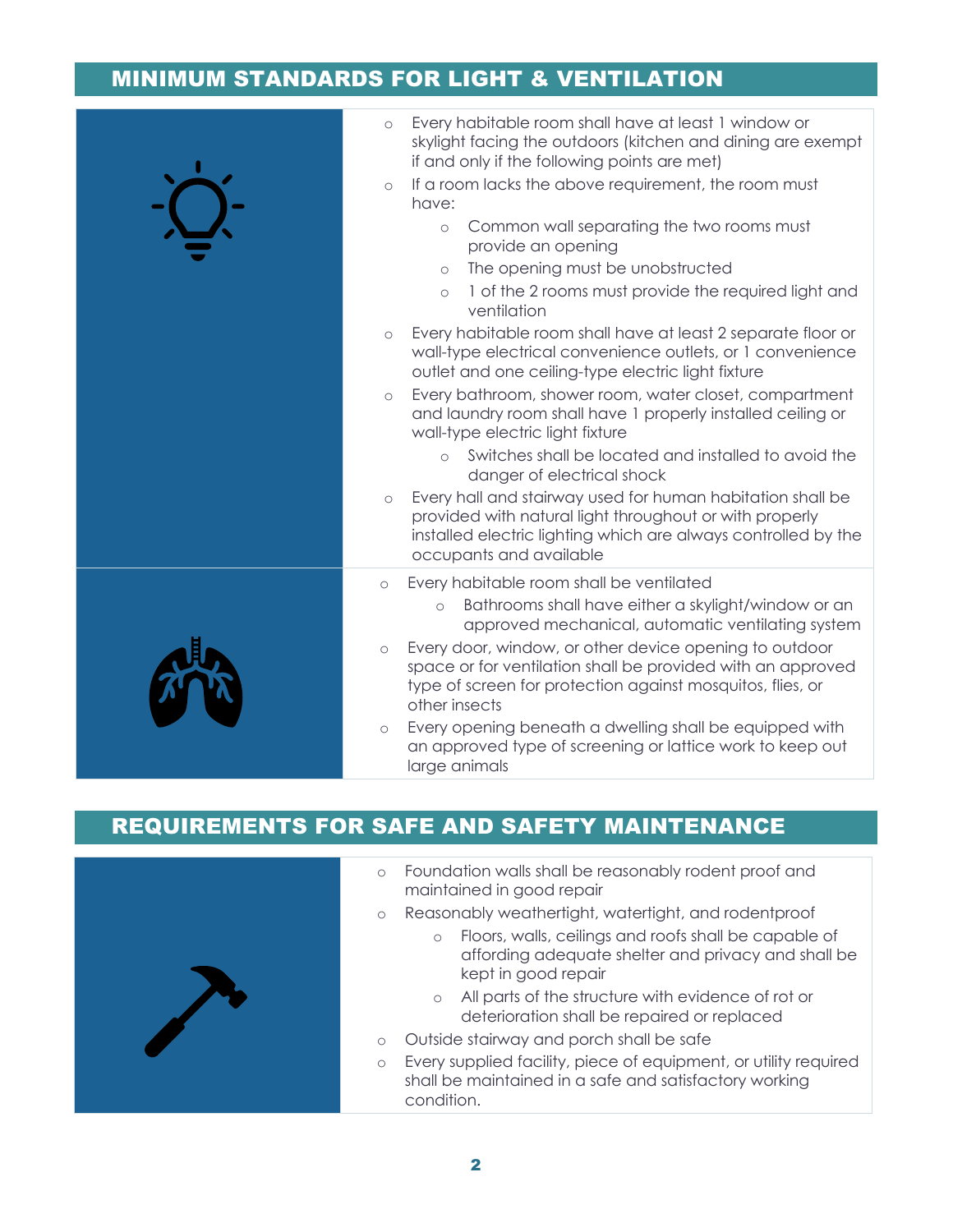| Occupants to only be removed or discontinued for<br>$\circ$<br>temporary interruption to make necessary repairs,<br>replacement, or alterations.    |
|-----------------------------------------------------------------------------------------------------------------------------------------------------|
| Chimneys, smoke pipes, and all flue and vent attachments<br>$\circ$<br>shall be maintained so there will be no leakage or backing<br>up of smoke    |
| All exterior surfaces shall be properly maintained and<br>$\circ$<br>protected                                                                      |
| Every plumbing fixture and pipe shall be maintained in good<br>$\circ$<br>sanitary working condition, free from defects, leaks, and<br>obstructions |
| Floor surface of every water closet hall be maintained to be<br>$\circ$<br>reasonably impervious to water                                           |

#### MINIMUM SPACE, USE AND LOCATION REQUIREMENTS



- o Every unit to contain gross floor area of at least 120 sf for the first occupant, 100 sf. for each of the next two occupants, and at least 75 sf for each occupant thereafter.
- o Kitchens are porches are not considered sleeping rooms.
- o At least ½ of the floor area of every habitable room with a sloped ceiling shall have a ceiling height of at least 7 ft.
- o Occupants must not have to go through another sleeping room to access a bathroom.
- o Cellars and basements are not habitable rooms.

## REPONSIBILITIES OF OWNERS AND OCCUPANTS

| ۰ |  |
|---|--|
|   |  |
|   |  |

- o Every dwelling unit shall be clean, sanitary, and fit for human habitation
- o Occupants to keep units clean and sanitary this includes yards, lawns, courts, and driveways
- o Every owner of a building with three or more units shall be responsible for maintaining clean and sanitary conditions of shared/public areas
- o Exterior premises shall be kept free from excessive growth of weeds, grass, and other flora
- o Every occupant shall keep all plumbing, sanitary facilities, appliances, and equipment sanitary
- o Occupants must dispose of rubbish and garbage in an approved sanitary manner
- o Occupants are responsible for the extermination of insects, rodents, vermin, and other pests.
- o Every owner must provide approved door and window screens, replace as necessary
- o Owners must maintain exterior premises to prevent stagnant water
- o Animals and pets shall not create insanitary conditions or nuisance